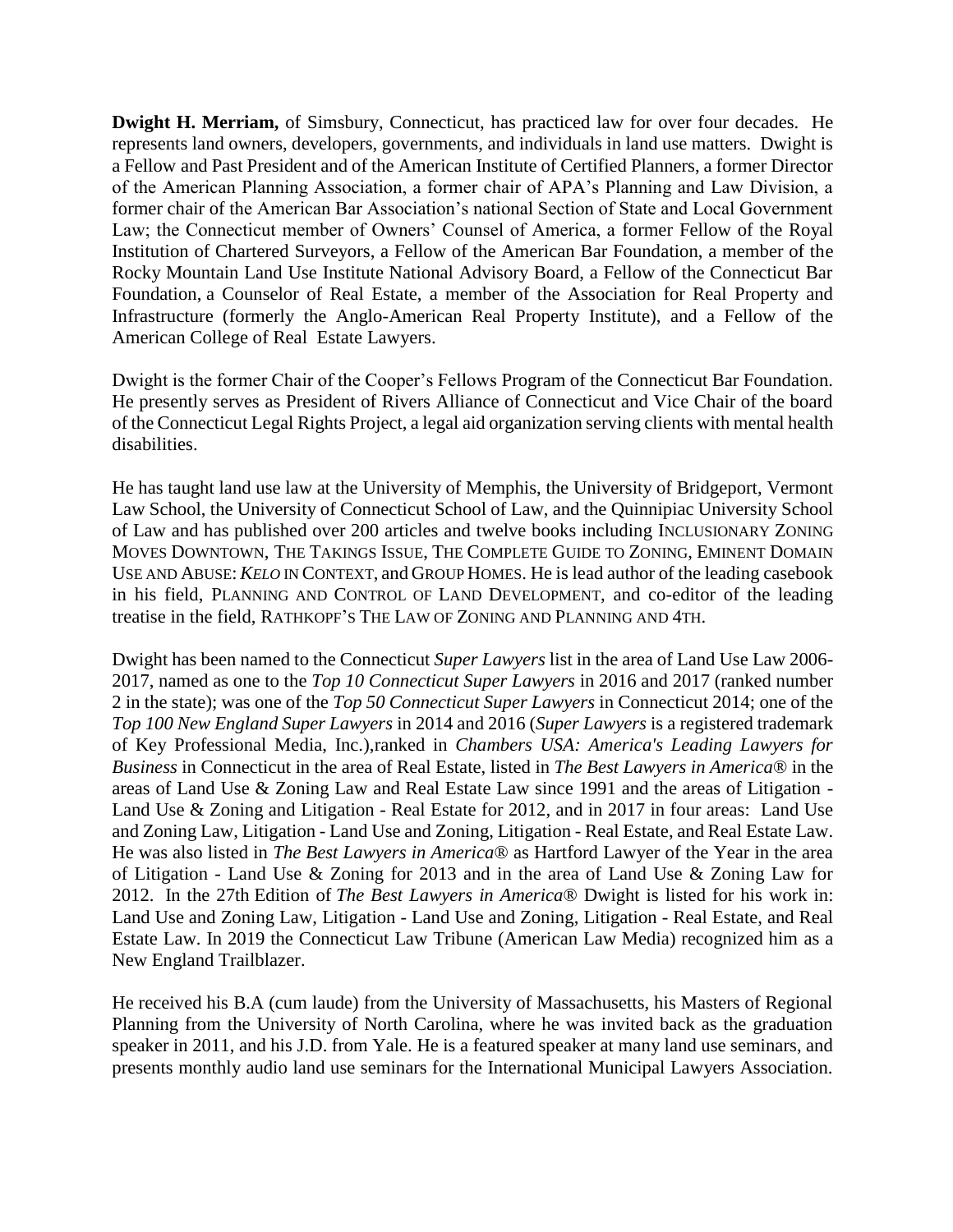Dwight has been cited in the national press from The New York Times to People magazine and HGTV magazine and has appeared on NBC's The Today Show, MSNBC and public television.

Dwight served for seven years on active duty in the Navy as a Surface Warfare Officer, including three tours in Vietnam, and 24 more years in the reserves, retiring as a Captain following his command of the reserve augmentation unit of the Naval Undersea Warfare Center.

**Captain Dwight H. Merriam**, U.S. Navy, Surface Warfare (retired), entered Naval Service in July 1968 and graduated from Officer Candidate School in Newport, Rhode Island in March 1969. He then attended communication school and the non-lawyer judge advocate general course, ultimately reporting to his ship, the USS KAWISHIWI (AO-146), a fleet replenishment oiler, in Vietnam in September 1969. He completed that tour with the ship and participated in two other deployments to Vietnam aboard KAWISHIWI totaling 17 months in the war zone. He served as the ship's communications officer and assistant operations officer, and also was an officer of the deck, command duty officer, officer the deck for replenishment operations, and general quarters officer of the deck. In 1971 he augmented to the regular Navy from the reserves.

In 1972 Captain Merriam was ordered to the Naval Reserve Officer Training Corps Unit at the University of North Carolina at Chapel Hill where he served as the Senior Advisor and Instructor, and later Assistant Professor of Naval Science, teaching a graduate and undergraduate course in Defense Administration and Military Management for civilian and military students in the University's interdisciplinary Peace, War, and Defense Curriculum.

In 1975 after seven years of active duty Captain Merriam resigned his regular commission and left active duty to pursue his law degree at Yale. He began his 24-year career in the reserves serving in various units and billets, among them training units and shipboard units including USS FULTON (AS-11) stationed at the State Pier in New London, where he served as operations Officer and then Executive Officer. As a Commander he was selected to be the Commanding Officer of Personnel Mobilization Team 101 based in Providence, Rhode Island, responsible for the mobilization of approximately 80,000 Navy reservists and retirees from New England.

Captain Merriam was then assigned to Naval Ship Research Center 101, which is the reserve augmentation unit for the Naval Undersea Warfare Center, headquartered in Newport, Rhode Island, with a laboratory in New London, Connecticut and facilities in Keyport, Washington, and Andros Island in the Bahamas. He served as Executive Officer. Following his promotion to Captain, he was selected to be the Commanding Officer. In that capacity he oversaw the research and development of undersea warfare and weapons and maintained the unit's preparedness to augment their active-duty counterparts in the event of a mobilization. He served in that capacity through the Gulf War.

Following his Naval Undersea Warfare Center command, Captain Merriam served in various capacities assisting NUWC in special projects until his retirement in 1999 after 31 years of service.